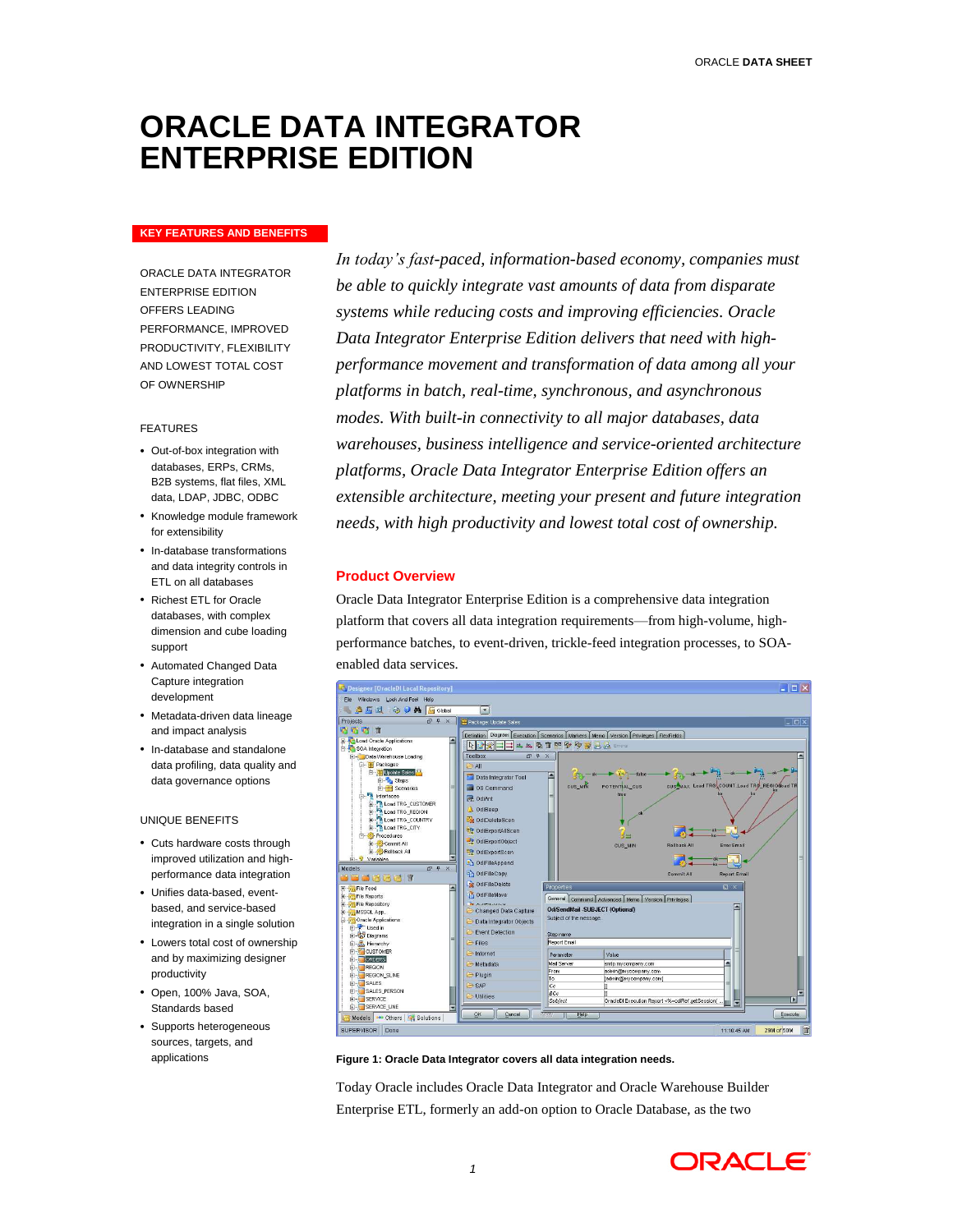components of ODI-EE. Going forward, these products will merge into a single unified data integration technology platform. This strategy fully preserves any existing development investments of all Oracle data integration customers and will provide a seamless, easy upgrade path from the current components to the unified platform. Customers can safely choose either component as the basis for implementations today. For further advice on the implementation choices, please contact your Oracle sales representative.

Oracle Data Integrator Enterprise Edition addresses multiple enterprise data integration needs.

- **Data Warehousing and Business Intelligence**—by executing highvolume, high-performance loading of data warehouses, data marts, On Line Analytical Processing (OLAP) cubes, and analytical applications. It transparently handles incremental loads and slowly changes dimensions, manages data integrity and consistency, and analyzes data lineage.
- **Service-Oriented Architecture**—by calling on external services for data integration and by deploying data services and transformation services that can be seamlessly integrated within an SOA infrastructure. It adds support for high-volume, high-performance bulk data processing to an existing service-oriented architecture.
- **Master Data Management (MDM)**—by providing a comprehensive data synchronization infrastructure for customers who build their own data hubs, work with packaged MDM solutions, or coordinate hybrid MDM systems with integrated SOA process analytics and Business Process Execution Language (BPEL) compositions.
- **Migration**—by providing efficient bulk load of historical data (including complex transformations) from existing systems to new ones. It continues to seamlessly synchronize data for as long as the two systems coexist.

# **E-LT Architecture for High Performance**

Oracle Data Integrator Enterprise Edition's Extract, Load, Transform (E-LT) architecture leverages disparate relational database management systems (RDBMS) engines to process and transform the data. This approach optimizes performance and scalability and lowers overall solution costs.

Instead of relying on a separate, conventional ETL transformation server, Oracle Data Integrator Enterprise Edition's E-LT architecture generates native code for disparate RDBMS engines (SQL, bulk loader scripts, for example). E-LT architecture extracts data from sources, loads it into a target, and transforms it using the database power. By leveraging existing databases and database expertise,

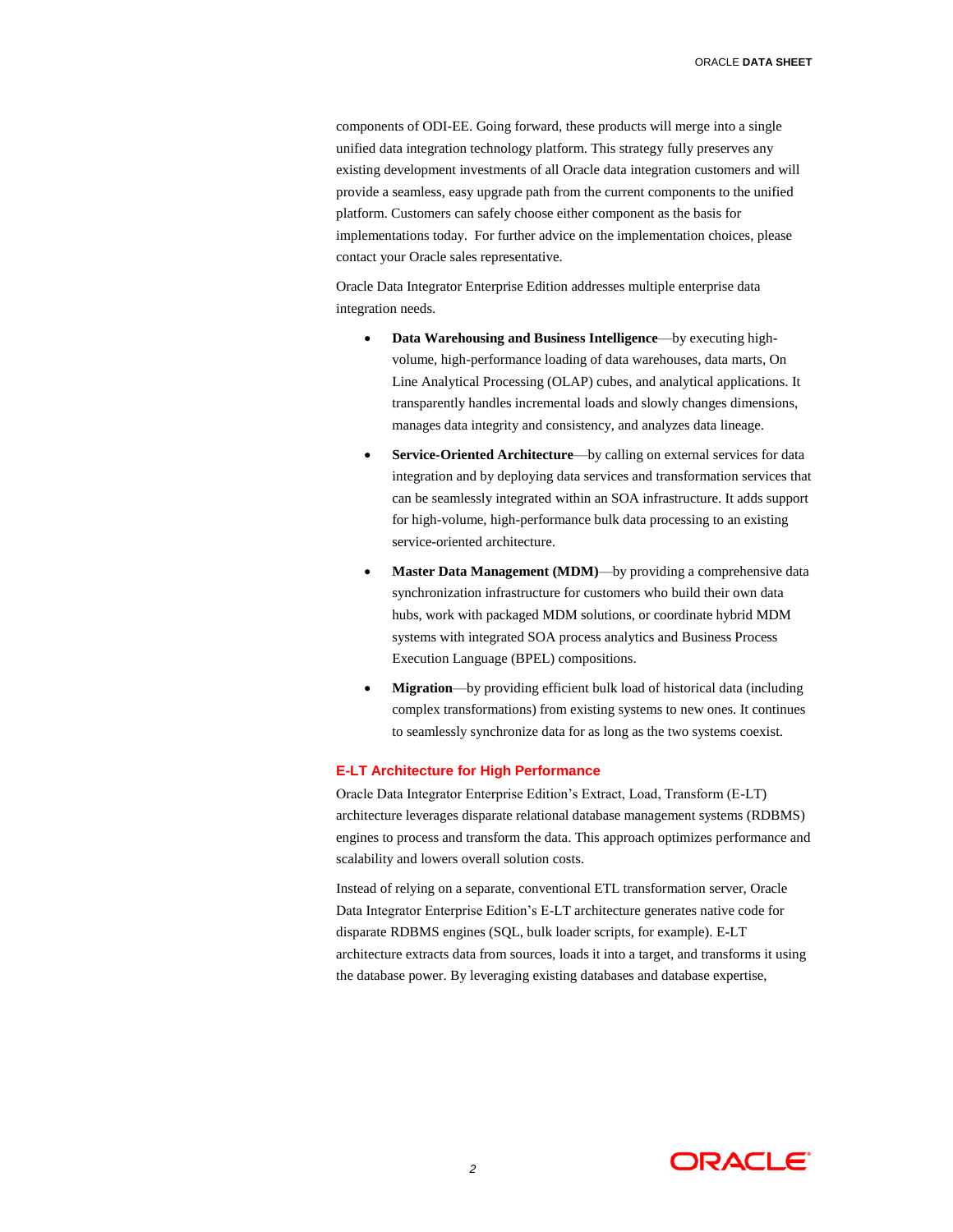

**Figure 2: The E-LT architecture leverages source and target systems for data integration.**

Oracle Data Integrator Enterprise Edition provides unparalleled efficiency and lower cost of ownership. By reducing network traffic and transforming data in the database containing the target tables, E-LT architecture delivers the highest possible performance.

# **Real-Time Data Warehousing**

Oracle Data Integration Suite turns the promise of real-time data integration into reality by providing all key components required to enable real-time data warehousing and operational data hubs. Additional native hooks to Oracle SOA Suite provide comprehensive and hot-pluggable (working seamlessly with existing systems) data services integration.

Oracle Data Integrator Enterprise Edition combines three styles of data integration: data-based, event-based, and service-based. Oracle Data Integrator Enterprise Edition unifies silos of integration by transforming large volumes of data in batch, by processing events in real time leveraging its advanced Changed Data Capture, and by providing data services to the Oracle SOA Suite. All integration processes provide robust data integrity controls which guarantee the consistency and correctness of data on the fly.

# **High-Productivity Integration Design**

Oracle Data Integrator Enterprise Edition shortens implementation times with its highly productive design-time tools. Declarative design simplifies common data integration design and deployment use cases, shortening implementation times. Data integration designers describe source and target data formats and data integration processes. The business user or the developer can focus on describing what to do, not how to do it. ODI EE then generates, deploys and manages the code required to implement those processes across the various source and target systems.

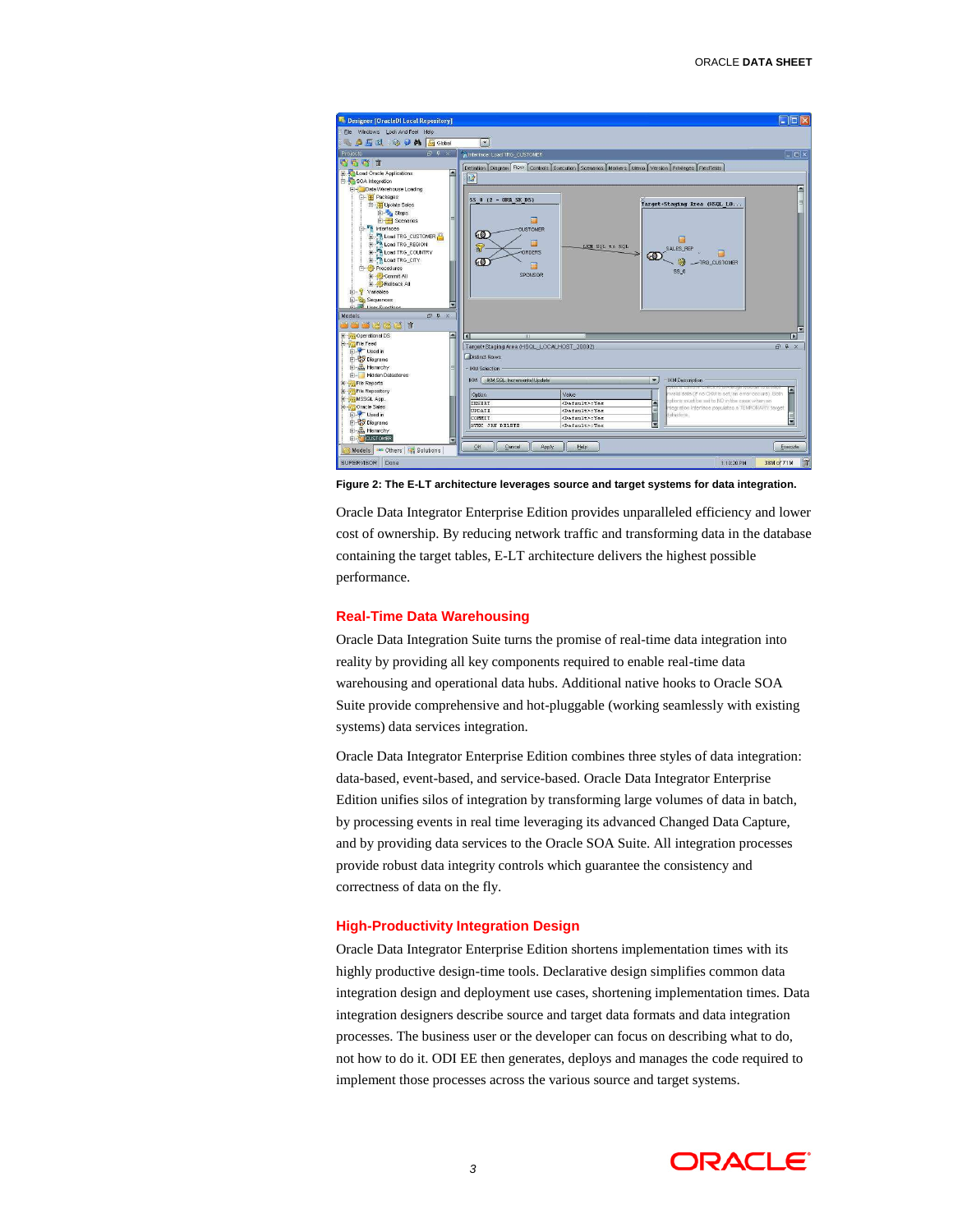

#### **Figure 3: Dimensional Modeling using Oracle Data Integrator Enterprise Edition**

Oracle Data Integrator Enterprise Edition also provides advanced ETL capabilities such as loading slowly changing dimensions, complex data integration process flow logic, re-usable mappings, and design-time automation through scripting. Oracle Data Integrator Enterprise Edition includes built-in dimensional modeling tools to simplify Oracle Data Warehouse integration implementations.

#### **Knowledge Modules Provide Flexibility and Extensibility**

Knowledge Modules are at the core of the Oracle Data Integrator Enterprise Edition architecture. They make all Oracle Data Integrator Enterprise Edition processes modular, flexible, and extensible.

Knowledge Modules implement the actual data flows and define the templates for generating code across the multiple systems involved in each process. Knowledge Modules are generic, because they allow data flows to be generated regardless of the transformation rules. And they are highly specific, because the code they Generate and the integration strategy they implement are finely tuned for a given technology. Oracle Data Integrator Enterprise Edition provides a comprehensive library of Knowledge Modules, which can be tailored to implement existing best practices (for example, for highest performance, for adhering to corporate standards, or for specific vertical know-how).

By helping companies capture and reuse technical expertise and best practices, Oracle Data Integrator Enterprise Edition's Knowledge Module framework reduces the cost of ownership. It also enables metadata-driven extensibility of product functionality to meet the most demanding data integration challenges.